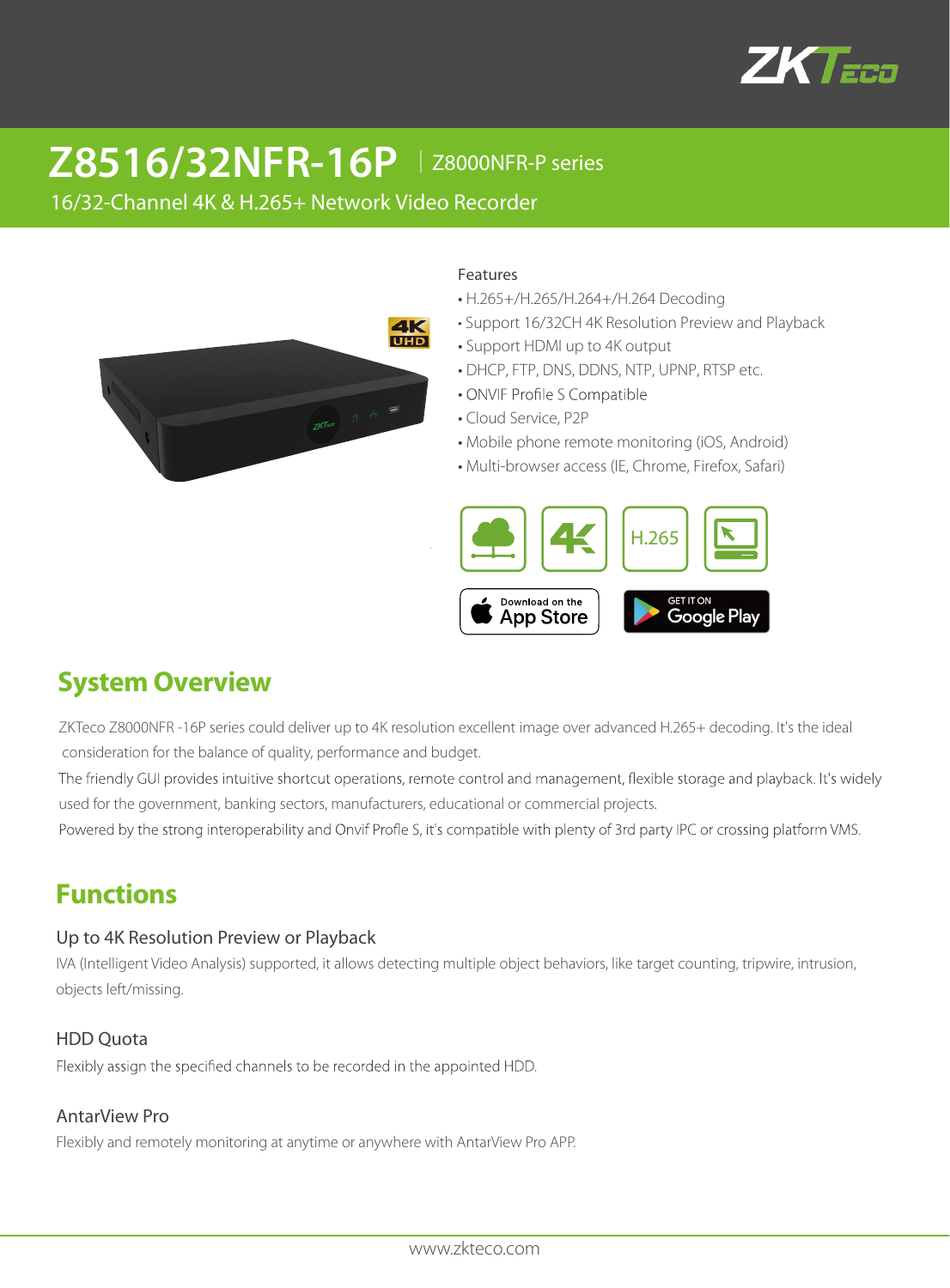# **Technical Parameters**

| Model                        | 78516NFR-16P                                              | Z8532NFR-16P |
|------------------------------|-----------------------------------------------------------|--------------|
| <b>System</b>                |                                                           |              |
| Processor                    | Multi-core Embedded Processor                             |              |
| Operation System             | <b>Embedded Linux</b>                                     |              |
| <b>IVA Alarm</b>             |                                                           |              |
| Local IVA Eunctions          | Target Counting, Object<br>Detection, Intrusion, Tripwire |              |
| Regular Detection            | Motion Detection/Video<br>Tampering/Video Loss            |              |
| I/O Port and Storage         |                                                           |              |
| Network Interface            | 1 RJ-45 port(10/100Mbps)                                  |              |
| <b>USB</b>                   | 2*USB 2.0                                                 |              |
| <b>HDMI</b>                  | 1*4K HDMI                                                 |              |
| VGA                          | $1*VGA$                                                   |              |
| Alarm Input                  | N/A                                                       |              |
| $\Delta$ larm $\Omega$ utnut | N/A                                                       |              |

| Network Interface | 1 RJ-45 port(10/100Mbps)                |
|-------------------|-----------------------------------------|
| <b>USB</b>        | $2*USB 2.0$                             |
| <b>HDMI</b>       | 1*4K HDMI                               |
| VGA               | $1*VGA$                                 |
| Alarm Input       | N/A                                     |
| Alarm Output      | N/A                                     |
| <b>HDD</b>        | 2 SATA, up to 8TB capacity for each HDD |
| RAID              | N/A                                     |
| PoE Ports         | 16                                      |
|                   |                                         |

### Playback and Backup

| Playback Channel  | 16                                                                                                                                                                                        | 32                 |
|-------------------|-------------------------------------------------------------------------------------------------------------------------------------------------------------------------------------------|--------------------|
| Search Mode       | IVA Search/Time/Motion Detection                                                                                                                                                          |                    |
| Playback Function | Play, Stop, Play forward, Play backward, 30<br>seconds forward, 30 seconds backward, Fast<br>play, Slow play, Single frame play, Hide/Show<br>the time bar, Backup, Snapshot, Full screen |                    |
| Backup Mode       |                                                                                                                                                                                           | USB device/Network |

### Video/Audio

| Max. IPC Input           | 16  | 32     |
|--------------------------|-----|--------|
| <b>Audio Compression</b> |     | G.711a |
| Two-way Talk             | N/A |        |

### Recording

| Video Compression    | H.265+/H.265/H.264+/H.264                            |
|----------------------|------------------------------------------------------|
| Recording Resolution | 8MP/5MP/3MP/1080P/960P/720P                          |
| Incoming Bandwidth   | 80Mbps                                               |
| <b>Bitrate</b>       | 16K~8Mpbs                                            |
| Record Mode          | Manual/External Alarm/<br>Motion/Scheduled/IVA Alarm |

#### **Network**

| Network Protocol | TCP/IP, HTTP, DDNS, SMTP(SSL),<br>DHCP, PPPoE, UPnP, NTP, P2P |
|------------------|---------------------------------------------------------------|
| Max. Online User | 5                                                             |
| Mobile App       | AntarView Pro                                                 |
| Interoperability | Onvif Profile S. SDK                                          |
| Power            |                                                               |
| Power supply     | ATX (AC100~240V)                                              |
| Consumption      | $\leq$ 20W(Without HDD)                                       |
|                  |                                                               |

### General

| Working Temperature | $-10^{\circ}$ C ~+55 $^{\circ}$ C |
|---------------------|-----------------------------------|
| Working Humidity    | $10 - 90%$                        |
| Dimensions          | $325$ mm*246mm*50mm               |
| Net Weight          | 3KG                               |
| Gross Weight        | 3.5KG                             |